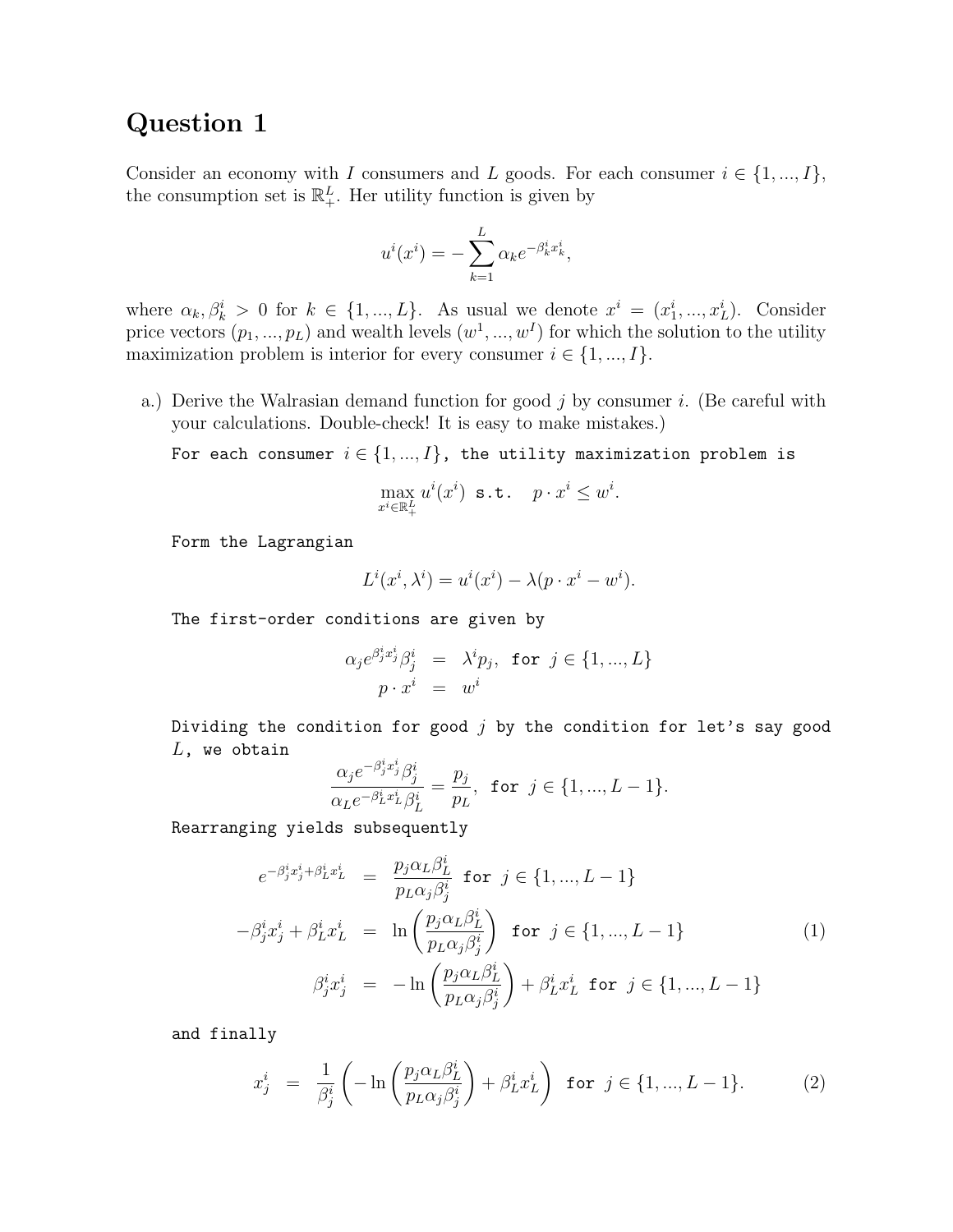Substituting this equation into consumer  $i$ 's budget constraint yields

$$
\sum_{k=1}^{L-1} \frac{p_k}{\beta_k^i} \left( -\ln \left( \frac{p_k \alpha_L \beta_L^i}{p_L \alpha_k \beta_k^i} \right) + \beta_L^i x_L^i \right) + p_L x_L^i = w^i
$$
  

$$
x_L^i \left( \sum_{k=1}^{L-1} \frac{p_k}{\beta_k^i} \beta_L^i + p_L \right) - \sum_{k=1}^{L-1} \frac{p_k}{\beta_k^i} \ln \left( \frac{p_k \alpha_L \beta_L^i}{p_L \alpha_k \beta_k^i} \right) = w^i
$$
  

$$
x_L^i \left( \sum_{k=1}^{L-1} \frac{p_k}{\beta_k^i} \beta_L^i + p_L \frac{\beta_L^i}{\beta_L^i} \right) = w^i + \sum_{k=1}^{L-1} \frac{p_k}{\beta_k^i} \ln \left( \frac{p_k \alpha_L \beta_L^i}{p_L \alpha_k \beta_k^i} \right)
$$

Rearranging further yields subsequently

$$
\beta_L^i x_L^i \left( \sum_{k=1}^L \frac{p_k}{\beta_k^i} \right) = w^i + \sum_{k=1}^{L-1} \frac{p_k}{\beta_k^i} \ln \left( \frac{p_k \alpha_L \beta_L^i}{p_L \alpha_k \beta_k^i} \right)
$$
  
\n
$$
= w^i + \sum_{k=1}^{L-1} \frac{p_k}{\beta_k^i} \ln \left( \frac{p_k}{\alpha_k \beta_k^i} \right) - \sum_{k=1}^{L-1} \frac{p_k}{\beta_k^i} \ln \left( \frac{p_L}{\alpha_L \beta_L^i} \right)
$$
  
\n
$$
= w^i + \sum_{k=1}^{L-1} \frac{p_k}{\beta_k^i} \ln \left( \frac{p_k}{\alpha_k \beta_k^i} \right) - \sum_{k=1}^{L-1} \frac{p_k}{\beta_k^i} \ln \left( \frac{p_L}{\alpha_L \beta_L^i} \right)
$$
  
\n
$$
+ \frac{p_L}{\beta_L^i} \ln \left( \frac{p_L}{\alpha_L \beta_L^i} \right) - \frac{p_L}{\beta_L^i} \ln \left( \frac{p_L}{\alpha_L \beta_L^i} \right)
$$
  
\n
$$
= w^i + \sum_{k=1}^{L} \frac{p_k}{\beta_k^i} \ln \left( \frac{p_k}{\alpha_k \beta_k^i} \right) - \sum_{k=1}^{L} \frac{p_k}{\beta_k^i} \ln \left( \frac{p_L}{\alpha_L \beta_L^i} \right)
$$

and finally

$$
x_L^i = \frac{1}{\beta_L^i \left( \sum_{k=1}^L \frac{p_k}{\beta_k^i} \right)} \left( w^i + \sum_{k=1}^L \frac{p_k}{\beta_k^i} \ln \left( \frac{p_k}{\alpha_k \beta_k^i} \right) - \ln \left( \frac{p_L}{\alpha_L \beta_L^i} \right) \sum_{k=1}^L \frac{p_k}{\beta_k^i} \right)
$$

Substituting it back into equation (2) yields

$$
x_j^i = \frac{1}{\beta_j^i \left(\sum_{k=1}^L \frac{p_k}{\beta_k^i}\right)} \left(w^i + \sum_{k=1}^L \frac{p_k}{\beta_k^i} \ln\left(\frac{p_k}{\alpha_k \beta_k^i}\right) - \ln\left(\frac{p_j}{\alpha_j \beta_j^i}\right) \sum_{k=1}^L \frac{p_k}{\beta_k^i}\right) \text{ for } j \in \{1, ..., L\} \tag{3}
$$

b.) What is the slope of consumer i's Engel curve for good j at  $(p, w<sup>i</sup>)$ ? We differentiate equation (3) w.r.t.  $w^i$  to obtain

$$
\frac{\partial x_j^i}{\partial w^i}(p, w^i) = \frac{1}{\beta_j^i \sum_{k=1}^L \frac{p_k}{\beta_k^i}}.
$$
\n(4)

Engel curves are linear.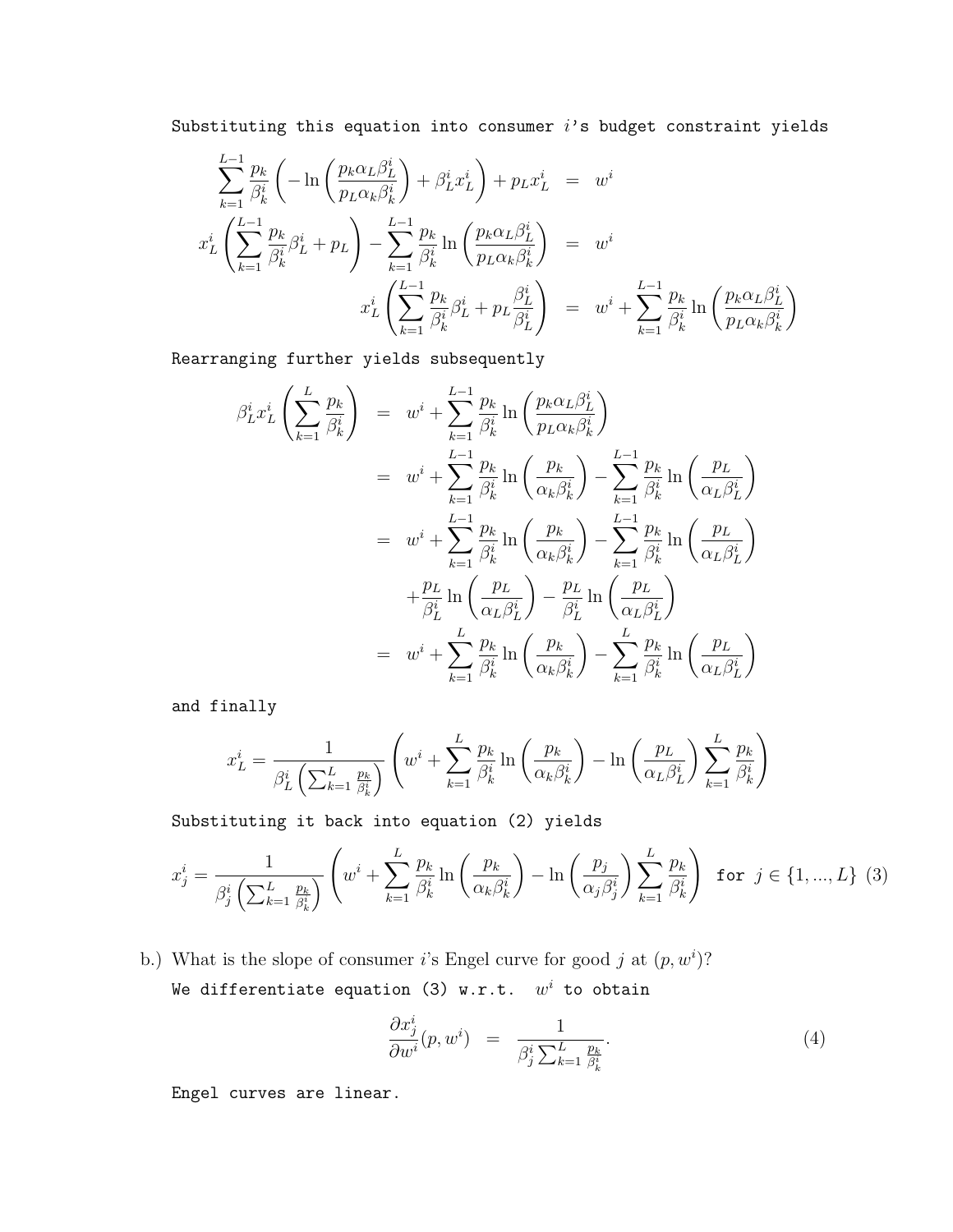c.) Find a condition as general as possible on parameters  $\alpha_k$ ,  $\beta_k^i$ ,  $i \in \{1, ..., I\}$ ,  $k \in$  $\{1, ..., L\}$  guaranteeing the existence of a positive representative consumer. Do we need restrictions on parameters  $\alpha_k, k \in \{1, ..., L\}$ ?

A necessary and sufficient condition for the existence of a representative consumer is that indirect utilities are of the Gorman form. It requires that for each good and any two consumers  $i$  and  $h$ , the slope of the Engel curve of consumer  $i$  must be equal to the slope of the Engel curve for consumer  $h$ . We observe from equation (4) that this is the case when for any two consumers  $i$  and  $h$  and any two goods  $j$  and  $k$ , we have

$$
\frac{\beta_j^i}{\beta_k^i} = \frac{\beta_j^h}{\beta_k^h}.
$$

That is, parameters  $(\beta_1^i,...,\beta_L^i)$  must be a scalar multiple of  $(\beta_1^h,...,\beta_L^h)$ . No restrictions on parameters  $\alpha_k$ ,  $k \in \{1, ..., L\}$  are required.

d.) Consider now the special case with just a single consumer and two goods. The consumer's utility function is given by

$$
u(x_1, x_2) = -\alpha_1 e^{-\beta_1 x_1} - \alpha_2 e^{-\beta_2 x_2}.
$$

Derive the wealth-expansion path for a given price vector  $(p_1, p_2)$ . From equation (1), we get in this case

$$
-\beta_1 x_1 + \beta_2 x_2 = \ln\left(\frac{p_1 \alpha_2 \beta_2}{p_2 \alpha_1 \beta_1}\right)
$$

$$
x_2 = \frac{1}{\beta_2} \ln\left(\frac{p_1 \alpha_2 \beta_2}{p_2 \alpha_1 \beta_1}\right) + \frac{\beta_1}{\beta_2} x_1.
$$

Note that last equation is the equation for the wealth-expansion path. It is a line with slope  $\frac{\beta_1}{\beta_2}$ .

e.) In problem d.), when does the wealth-expansion path intersect the  $x_1$ -axis and when does it intersect the  $x_2$ -axis?

It intersects the  $x_2$ -axis if  $\ln\left(\frac{p_1\alpha_2\beta_2}{p_0\alpha_1\beta_1}\right)$  $p_2\alpha_1\beta_1$  $\bigg\} > 0$  and the  $x_1$ -axis if  $\ln \left( \frac{p_1 \alpha_2 \beta_2}{p_2 \alpha_1 \beta_1} \right)$  $p_2\alpha_1\beta_1$  $\vert$  < 0.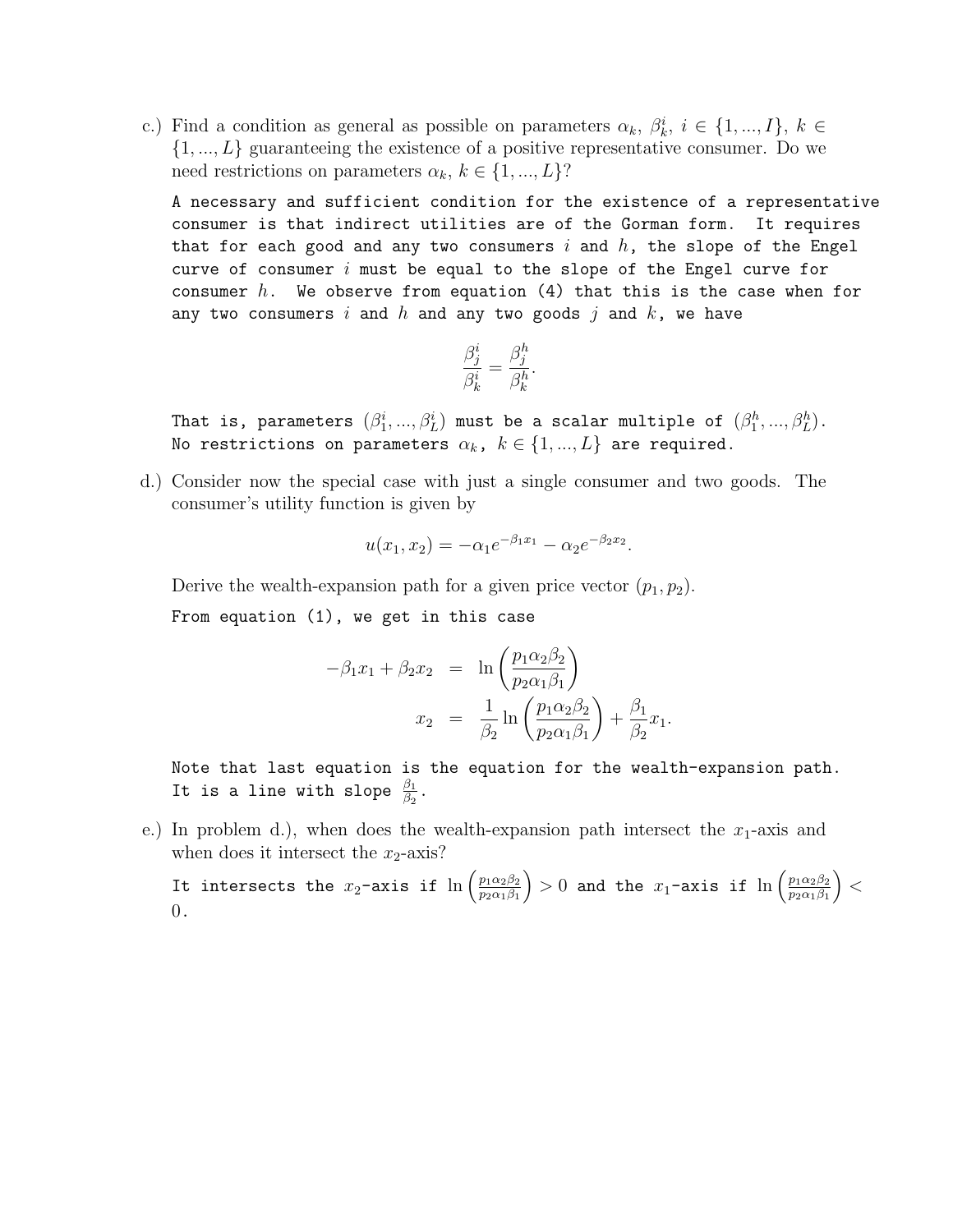## General Equilibrium Theory Sketched answers to prelim exam, August 2018 **Ouestion 2**

Fix a standard, two-person exchange economy  $\mathcal{E} = \{(\mathbf{u}^1, \mathbf{w}^1), (\mathbf{u}^2, \mathbf{w}^2)\}\)$ . Define its replica as the fourperson exchange economy

$$
\mathcal{E}^2 = \{ (u^1, w^1), (u^2, w^2), (u^3, w^3), (u^4, w^4) \},\
$$

where  $(u^3, w^3) = (u^1, w^1)$  and  $(u^4, w^4) = (u^2, w^2)$ .

1. Argue that if  $(p, x^1, x^2)$  is a competitive equilibrium for  $\mathcal{E}$ , then  $(p, x^1, x^2, x^3, x^4)$  with  $x^3 = x^1$ and  $x^4 = x^2$ , is an equilibrium for  $\mathcal{E}^2$ .

Answer: Since  $(p, x^1, x^2)$  is a competitive equilibrium for  $\mathcal{E}$ , by definition

$$
x^1 \in \text{argmax}_x \{u^1(x) : p \cdot x \leqslant p \cdot w^1\} \text{ and } x^2 \in \text{argmax}_x \{u^2(x) : p \cdot x \leqslant p \cdot w^2\},
$$

while  $x^1 + x^2 = w^1 + w^2$ . But then, since  $(u^3, w^3, x^3) = (u^1, w^1, x^1)$  and  $(u^4, w^4, x^4) =$  $(u^2, w^2, w^2)$ , we further have that

$$
x^3 \in \text{argmax}_x \{ u^3(x) : p \cdot x \leqslant p \cdot w^3 \} \text{ and } x^4 \in \text{argmax}_x \{ u^4(x) : p \cdot x \leqslant p \cdot w^4 \},
$$

and  $x^1 + x^2 + x^3 + x^4 = 2(x^1 + x^2) = 2(w^1 + w^2) = w^1 + w^2 + w^3 + w^4$ .

2. Argue that if both utility functions are strictly quasi-concave, and  $(p, x^1, x^2, x^3, x^4)$  is a competitive equilibrium for  $\mathcal{E}^2$ , then,  $x^1 = x^3$  and  $x^2 = x^4$ .

Answer: Since  $(p, x^1, x^2, x^3, x^4)$  is a competitive equilibrium for  $\mathcal{E}^2$ ,

$$
x^1 \in \text{argmax}_x \{u^1(x) : p \cdot x \leqslant p \cdot w^1\} \text{ and } x^3 \in \text{argmax}_x \{u^3(x) : p \cdot x \leqslant p \cdot w^3\}. \tag{*}
$$

Since  $(u^3, w^3) = (u^1, w^1)$ , it further follows that

$$
x^3 \in \text{argmax}_x \{u^1(x) : p \cdot x \leq p \cdot w^1\}.
$$

But, then, by strict quasiconcavity of  $u^1$ ,  $x^1 = x^3$ , by Eq. (\*).

A similar argument shows that  $x^2 = x^4$ .

3. Argue that if both utility functions are strictly quasi-concave, and  $(x^1, x^2, x^3, x^4)$  is in the core of  $\mathcal{E}^2$ , then,  $x^1 = x^3$  and  $x^2 = x^4$ .

Answer: Suppose not, and say that  $x^1 \neq x^3$ . With no loss of generality, assume that  $u^1(x^1) \leq$  $\mu^3(x^3)$  and  $\mu^2(x^2) \le \mu^4(x^4)$ . Define  $\bar{x}^1 = \frac{1}{2}(x^1 + x^3)$  and  $\bar{x}^2 = \frac{1}{2}(x^2 + x^4)$ . By strict quasiconcavity,

$$
u^1(\bar x^1) > \frac{1}{2}[u^1(x^1) + u^1(x^3)] \geq u^1(x^1), \text{ and } u^2(\bar x^2) \geq \frac{1}{2}[u^2(x^2) + u^2(x^4)] \geq u^2(x^2),
$$

while

$$
\bar{x}^1 + \bar{x}^2 = \frac{1}{2}(\bar{x}^1 + \bar{x}^2 + \bar{x}^3 + \bar{x}^4) = \frac{1}{2}(\bar{w}^1 + \bar{w}^2 + \bar{w}^3 + \bar{w}^4) = \bar{w}^1 + \bar{w}^2.
$$

It follows that  $\{1, 2\}$  blocks  $(x^1, x^2, x^3, x^4)$ .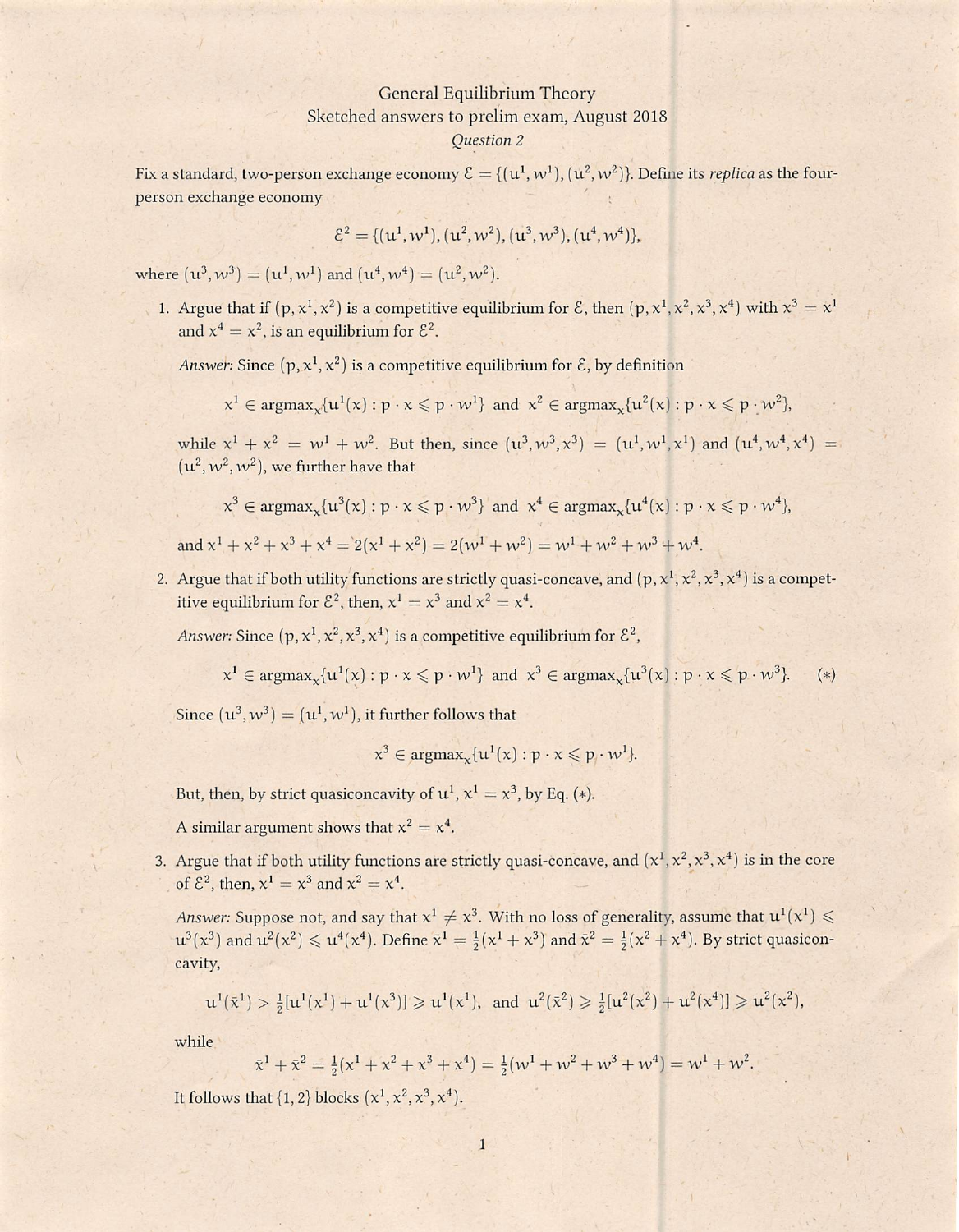4. Argue that if both utility functions are monotone and strictly quasi-concave, and  $(p, x^1, x^2)$  is a competitive equilibrium for  $\mathcal{E}$ , then  $(x^1, x^2, x^1, x^2)$  is in the core of  $\mathcal{E}^2$ .

Answer: By part 1,  $(p, x^1, x^2, x^1, x^2)$  is a competitive equilibrium for  $\mathcal{E}^2$ . Since all preferences are locally non-satiated,  $(x^1, x^2, x^1, x^2)$  is in the core of  $\mathcal{E}^2$ , by the FFTWE.

5. Suppose that

$$
u^{1}(x) = u^{2}(x) = x^{1}x^{2},
$$

 $w<sup>1</sup> = (1,0)$  and  $w<sup>2</sup> = (0,1)$ . Argue that allocation  $((0,0),(1,1))$  is in the core of  $\mathcal{E}$ , yet allocation

$$
((0,0),(1,1),(0,0),(1,1))
$$

is *not* in the core of  $\mathcal{E}^2$ .

Answer: To see that  $((0,0),(1,1))$  is in the core of  $\mathcal E$ , note the following:  $u^1(0,0) = 0 = u^1(w^1)$ and  $u^2(1, 1) = 1 > u^2(w^2)$ , so no singleton coalition blocks the allocation; it is impossible to increase  $u^2$ ; and in order to increase  $u^1$ , one would need  $x^1 \gg 0$ , in which case  $u^2$  must decrease.

To see that  $((0,0),(1,1),(0,0),(1,1))$  is not in the core of  $\mathcal{E}^2$ , consider coalition  $\{1,2,3\}$  and sub-allocation

$$
((\varepsilon, \varepsilon), (2-2\varepsilon, 1-2\varepsilon), (\varepsilon, \varepsilon))
$$

for  $\epsilon > 0$ , small. Then,

$$
u^1(\epsilon,\epsilon)=u^3(\epsilon,\epsilon)=\epsilon^2>0=u^1(0,0)=u^3(0,0),
$$

since  $\epsilon > 0$ , yet

$$
u^2(2-2\varepsilon, 1-2\varepsilon) = (2-2\varepsilon)(1-2\varepsilon) = 2-6\varepsilon + 4\varepsilon^2 > 1 = u^2(1,1),
$$

so long as  $\varepsilon$  is small enough. On the other hand,

$$
(\varepsilon, \varepsilon) + (2 - 2\varepsilon, 1 - 2\varepsilon) + (\varepsilon, \varepsilon) = (2, 1) = w1 + w2 + w3.
$$

6. Use these results to argue, informally, that the replication of agents does not affect the set of equilibrium allocations of the economy but shrinks its core.

Answer: Exercise 2 says that in studying the set of competitive equilibria, we can dismiss the increase in dimensions due to the replication of agents. Together with Exercise 1, Exercise 2 further implies that the set of competitive equilibria is invariant to replication. Exercise 3 shows that, again, when dealing with the core we can dismiss the increase in dimensions due to replication, while Exercise 5 extends the FFTWE to replica economies, in a trivial way. But Exercise 5 implies that the core is not invariant: it shrinks upon replication.

Now, from the FFTWE we know that every competitive equilibrium allocation lies in the core of the economy, but it's easy to see that many core allocations cannot be sustained as competitive equilibrium. The generalization of the arguments above, however, will show that replication of the economy ad infinitum will shrink the core all the way to the set of competitive equilibrium allocations of the economy.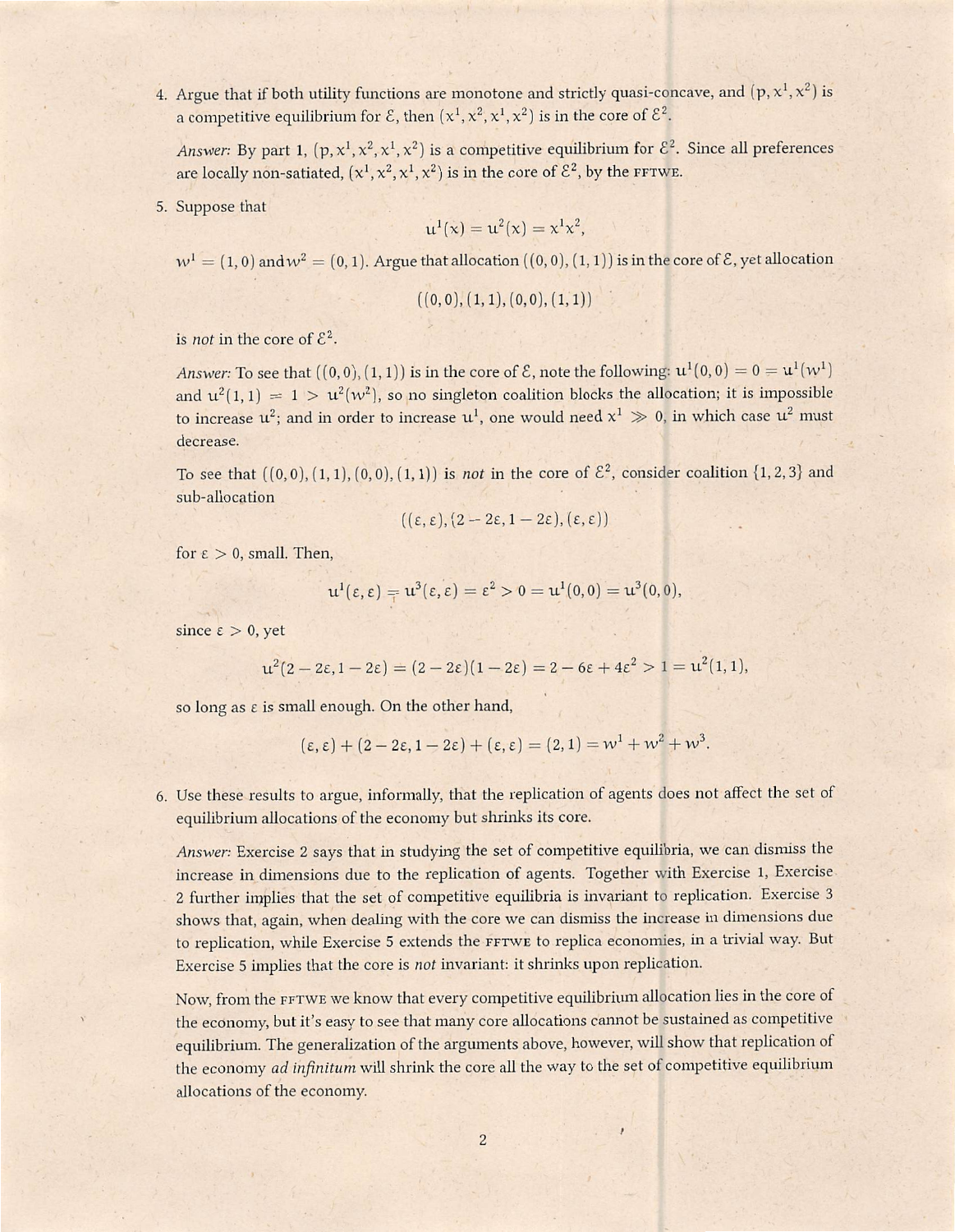## **Micro Prelim August 2018 – ANSWER KEYS**

## **QUESTION 3**

(a) First we determine the optimal response of Player 2 to any possible  $d_1$ . Choose an arbitrary  $d_1$ . If Player 2 chooses  $d_2 > d_1$  he gets 0; if he chooses  $d_2 = d_1$  he gets min $\{d_2, 100M\} > 0$ and if he chooses  $d_2 = d_1 - 1$  he gets min $\{2(d_1 - 1), 200M\}$  (choosing  $d_2 < d_1 - 1$  cannot be better than choosing  $d_2 = d_1 - 1$ . Note that  $2(d_1 - 1) > d_1$  if and only if  $d_1 > 2$ , that is, if and only if  $d_1 \ge 3$ . Thus the best reply correspondence of Player 2, denoted by  $R_2(d_1)$ , is as follows:

$$
R_2(d_1) = \begin{cases} d_2 = 1 & \text{if } d_1 = 1 \\ d_2 = 1 \text{ or } d_2 = 2 & \text{if } d_1 = 2 \\ d_2 = d_1 - 1 & \text{if } 3 \le d_1 < 100,000,000 \\ \text{any } d_2 \text{ with } 100M \le d_2 \le d_1 - 1 & \text{if } d_1 \ge 100,000,000 \end{cases}
$$

Hence there are two sets of backward induction solutions: (1) Player 1's strategy is  $d_1 = 1$ 

and Player 2's strategy is  $2 - 1$   $\mathbf{u}_1 - \mathbf{v}_1 \mathbf{u}_1$  $2 - u_1$  1  $1 \tIm z \rightrightarrows u_1$  $d_2 = \hat{d}_2$  if  $d_1 \ge 100,000,000$ 1 if  $d_1 = 1$  or  $d_1 = 2$ 1 if  $3 \le d_1 < 100,000,000$  $d_2 = 1$  if  $d_1 = 1$  or d  $d_2 = d_1 - 1$  if  $3 \le d$  $d_2 = 1$  if  $d_1 = 1$  or  $d_1 =$  $\begin{cases} d_2 = d_1 - 1 & \text{if } 3 \le d_1 < 100,000,000, \text{ for an arbitrary } \hat{d}_2 \text{ with } \end{cases}$ 

 $100M \leq \hat{d}_2 \leq d_1 - 1$ ; all these solutions give rise to the outcome where each charity gets \$1! (2) Player 1's strategy is  $d_1 = 2$  and Player 2's strategy is

 $2^{1}$   $\mathbf{u}_1$  $2 - 2$  11  $u_1$  $2 - u_1$  1  $1 \tImes u_1$  $d_2 = \hat{d}_2$  if  $d_1 \ge 100,000,000$ 1 if  $d_1 = 1$ 2 if  $d_1 = 2$ 1 if  $3 \le d_1 < 100,000,000$  $d_2 = 1$  if d  $d_2 = 2$  if d  $d_2 = d_1 - 1$  if  $3 \le d$  $d_2 = 1$  if  $d_1 =$  $d_2 = 2$  if  $d_1 =$  $\begin{cases} d_2 = d_1 - 1 & \text{if } 3 \leq d_1 < \end{cases}$  $\overline{1}$ , for an arbitrary  $\hat{d}_2$  with  $100M \leq \hat{d}_2 \leq d_1 - 1$ ; all these

solutions give rise to the outcome where each charity gets \$2!

**(b)** Let us compute the best reply correspondence of Player 2. Consider an arbitrary  $d_1$ . If Player 2 responds with any  $d_2 \ge d_1$  then the total contribution to both charities is min $\{2d_1, 200M\}$ ; if Player 2 responds with  $d_2 = d_1 - 1$  then the total contribution to both charities is  $\min\{2(d_1-1),200M\}$ . Since  $\min\{2(d_1-1),200M\}$  -  $\min\{2d_1,200M\}$  if and only if  $d_1 \le 100 M$ , the best reply correspondence of Player 2 is as follows:

$$
R_2(d_1) = \begin{cases} \n\text{any } d_2 \ge d_1 & \text{if } d_1 \le 100M \\ \n\text{any } d_2 \text{ such that either } d_2 \ge d_1 \text{ or } 100M \le d_2 \le d_1 - 1 & \text{if } d_1 > 100M \n\end{cases}
$$

Thus the backward induction solutions are as follows. Player 1's strategy any  $d_1 \ge 100M$  and Player 2's strategy is any function obtained from  $R_2(d_1)$ .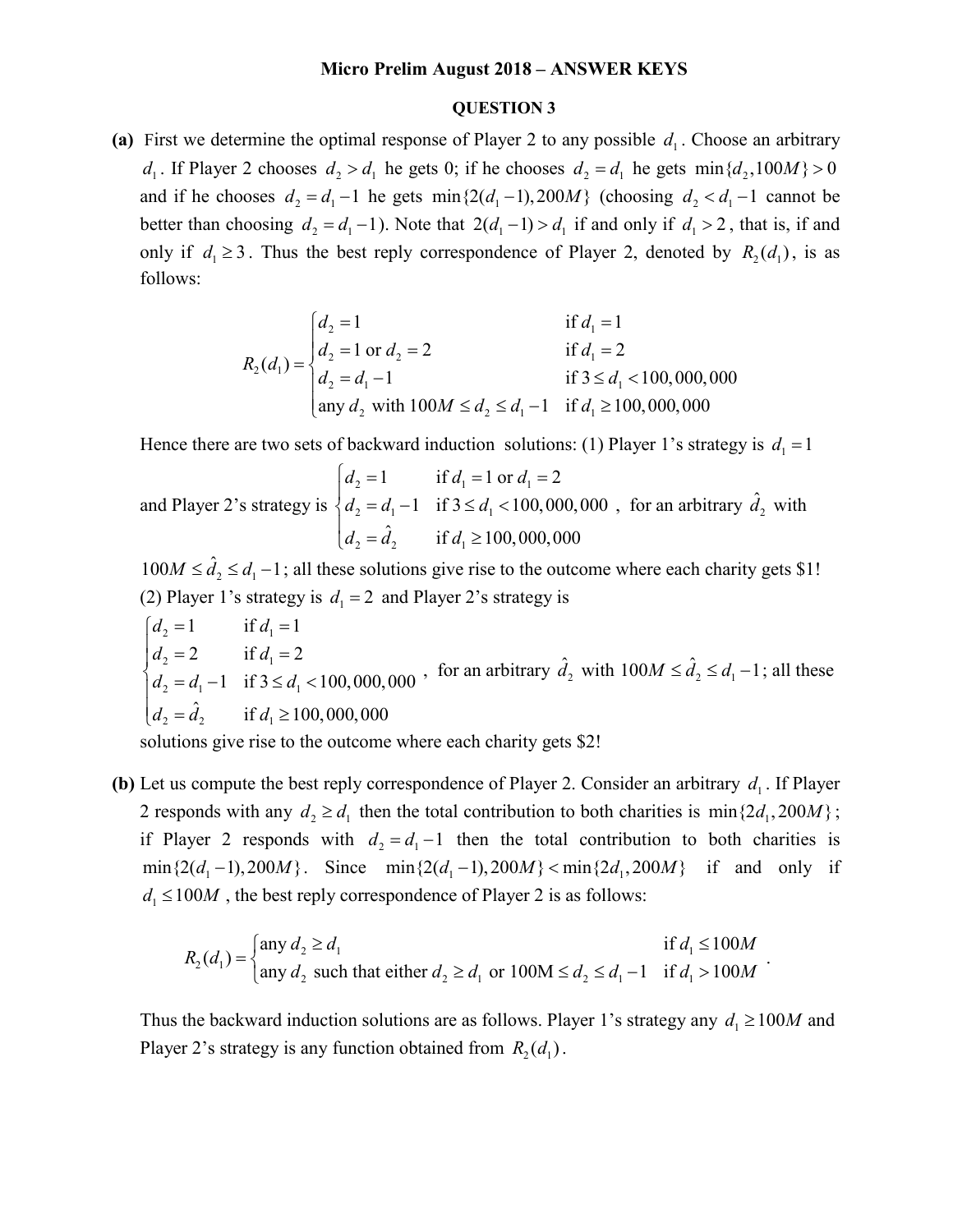**(c)** (c.1) The payoff functions are  $\pi_1(d_1, d_2) = \{ \min\{d_1, 100M\} \text{ if } d_1 = d_2 \}$  $\min\{2d_1, 200M\}$  if  $d_1 < d_2$  $1 - u_2$  $(d_1, d_2) = \{ \min\{d_1, 100M\} \text{ if }$  $0$  if  $d_1, d_2$  =  $\{ \min\{d_1, 100M\} \text{ if } d_1 = d \}$  $d_1 > d$  $\pi_1(d_1, d_2) = \begin{cases} \min\{2d_1, 200M\} & \text{if } d_1 < \end{cases}$ <br> $\pi_1(d_1, d_2) = \begin{cases} \min\{d_1, 100M\} & \text{if } d_1 = \end{cases}$  $\begin{cases} 0 & \text{if } d_1 > \end{cases}$ and

 $1 - u_2$  $2(u_1, u_2)$  -  $\lim_{l} (u_1, 100m)$   $\lim_{l} u_1 - u_2$ 2, 200 $m<sub>1</sub>$  11  $u<sub>1</sub>$  2  $u<sub>2</sub>$  $0$  if  $(d_1, d_2) = \{ \min\{d_1, 100M\} \text{ if }$  $\min\{2d_2, 200M\}$  if  $d_1 < d$  $d_1, d_2$  =  $\{ \min\{d_1, 100M\} \text{ if } d_1 = d \}$  $d_2$ , 200*M*} if  $d_1 > d$  $\pi_2(d_1, d_2) = \begin{cases} 0 & \text{if } d_1 < n \\ \min\{d_1, 100M\} & \text{if } d_1 = n \end{cases}$  $\left[\min\{2d_2, 200M\}\right]$  if  $d_1 >$ .

(c.2) Any  $(d_1, d_2)$  with  $d_1 < d_2$  is not a Nash equilibrium because Player 2 can get more by choosing  $d_2 = d_1$ . Similarly for any  $(d_1, d_2)$  with  $d_1 > d_2$ . So we are left with pairs of the form  $d_1 = d_2 = d$ . For Player 1 deviating to  $d_1 < d-1$  is worse than deviating to  $d_1 = d-1$ (and similarly for Player 2). Since  $2(d-1) > d$  if and only if  $d_1 > 2$ , the Nash equilibria are  $(\$2, \$2)$  (where each charity gets  $\$2)$  and  $(\$1, \$1)$  (where each charity gets  $\$1)$ .

- **(d)** In this case
	- every pair  $(d_1, d_2)$  with  $d_1 = d_2 = d$  is a Nash equilibrium: the total amount given to charity is min $\{2d, 200M\}$  and it remains the same if Player 1 increases  $d_1$  and it remains the same or decreases if Player 1 reduces  $d_1$  (similarly for Player 2); furthermore
	- every pair  $(d_1, d_2)$  with  $d_1 < d_2$  and  $2d_1 \ge 200M$ , that is,  $d_1 \ge 100M$  is a Nash equilibrium, and

- and every pair  $(d_1, d_2)$  with  $d_1 > d_2$  and  $d_2 \ge 100M$  is a Nash equilibrium.

There are no other Nash equilibria.

(e) - Consider a pair  $(d_1, d_2)$  with  $d_1 = d_2 = d$  and  $2d \ge 200M$ , that is,  $d \ge 100M$  (so that the total is min $\{2d, 200M\} = 200M$  and each player gets min $\{d, 100M\} = 100M$  ). If Player 1 increases  $d_1$  then the total does not change (it remains min $\{2d, 200M\} = 200M$ ), but Player 1 gets 0 and thus is worse off. If Player 1 switches to  $d_1 = d - 1$  then the total is  $\min\{2(d-1), 200M\}$ ; thus (1) if  $2(d-1) < 200M$ , that is,  $d \le 100M$  then the total goes down and Player 1 is worse off and (2) if  $2(d-1) \ge 200M$ , that is,  $d > 100M$  then the total does not change and Player 1 gets  $\min\{2(d-1), 200M\} = 200M$  and thus he is better off. The same reasoning applies to Player 2. Hence of all the such pairs only  $(100M, 100M)$  is a Nash equilibrium.

- Now consider a pair  $(d_1, d_2)$  with  $d_1 = d_2 = d$  and  $2d < 200M$ , that is,  $d < 100M$  (so that the total is min $\{2d, 200M\} = 2d$  and each player gets min $\{d, 100M\} = d$ ). If Player 1 increases  $d_1$  then the total does not change (it remains min $\{2d, 200M\} = 2d$ ), but Player 1 gets 0 and thus is worse off. If Player 1 switches to  $d_1 = d - 1$  (assuming that this is possible, that is, that  $d \ge 2$ ) then the total goes down to min $\{2(d-1), 200M\} = 2(d-1) < 2d$  and thus Player 1 is worse off. Hence every such pair is a Nash equilibrium.

- Now consider any pair  $(d_1, d_2)$  with  $d_1 < d_2$ . Then the total is min $\{2d_1, 200M\}$  and Player 2 gets 0. If Player 2 switched to  $d_2 = d_1$  then the total would remain min $\{2d_1, 200M\}$ , but Player 2 would get a positive amount, namely min $\{d_1, 100M\}$ . Hence no such pair is a Nash equilibrium. Similar reasoning for pairs of the form  $(d_1, d_2)$  with  $d_1 > d_2$ .

In conclusion, the Nash equilibria are all the pairs  $(d_1, d_2)$  with  $d_1 = d_2 = d \le 100M$ .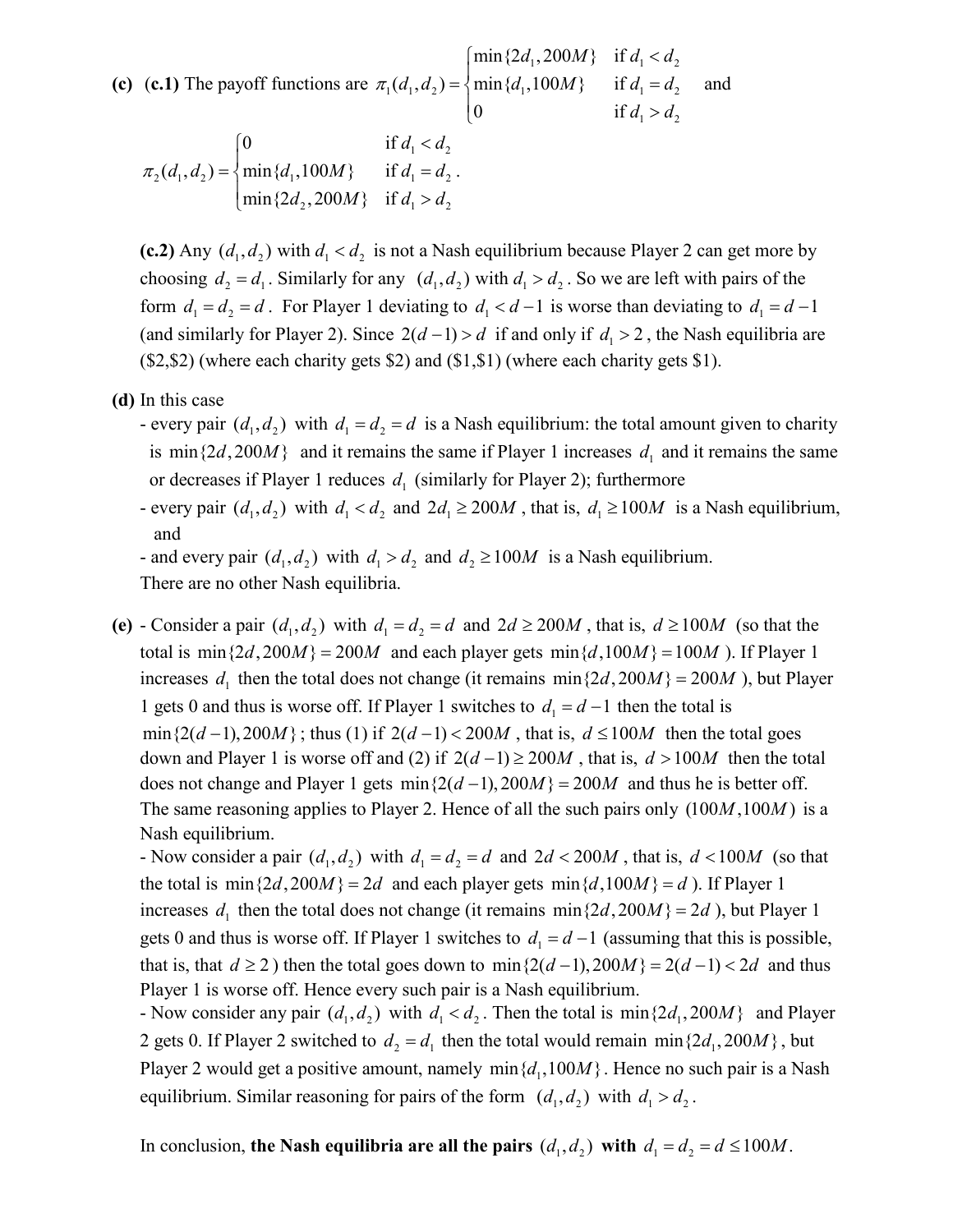

**(b)** The slope of the *e*-indifference curve ('*e*' for effort) at *NI* is

$$
-\frac{p_e}{1-p_e} \left( \frac{U'(W-\ell)}{U'(W)} \right) = -\frac{1}{19} \left( \frac{\frac{1}{2\sqrt{900}}}{\frac{1}{2\sqrt{2,500}}} \right) = -\frac{5}{57} = -0.0877
$$

and the slope of the *n*-indifference curve ('*n*' for effort) at *NI* is

$$
-\frac{p_n}{1-p_n}\left(\frac{U'(W-\ell)}{U'(W)}\right)=-\frac{1}{9}\left(\frac{\frac{1}{2\sqrt{900}}}{\frac{1}{2\sqrt{2,500}}}\right)=-\frac{5}{27}=-0.1852.
$$

- **(c)**  $EU_n(NI) = \frac{1}{10} \sqrt{900} + \frac{9}{10} \sqrt{2,500} = 48$  and  $EU_e(NI) = \frac{1}{20} \sqrt{900} + \frac{19}{20} \sqrt{2,500} - \frac{15}{16}$  = 48.0625. Thus she would exert effort.
- **(d)**  $EU_n(NI) = 48$  and  $EU_e(NI) = \frac{1}{20}\sqrt{900} + \frac{19}{20}\sqrt{2,500} \frac{3}{2} = 47.5$ . Thus she would *not*

exert effort.

**(e)** Using the calculations of part (c) contracts *E* and *F* are shown in the following figure: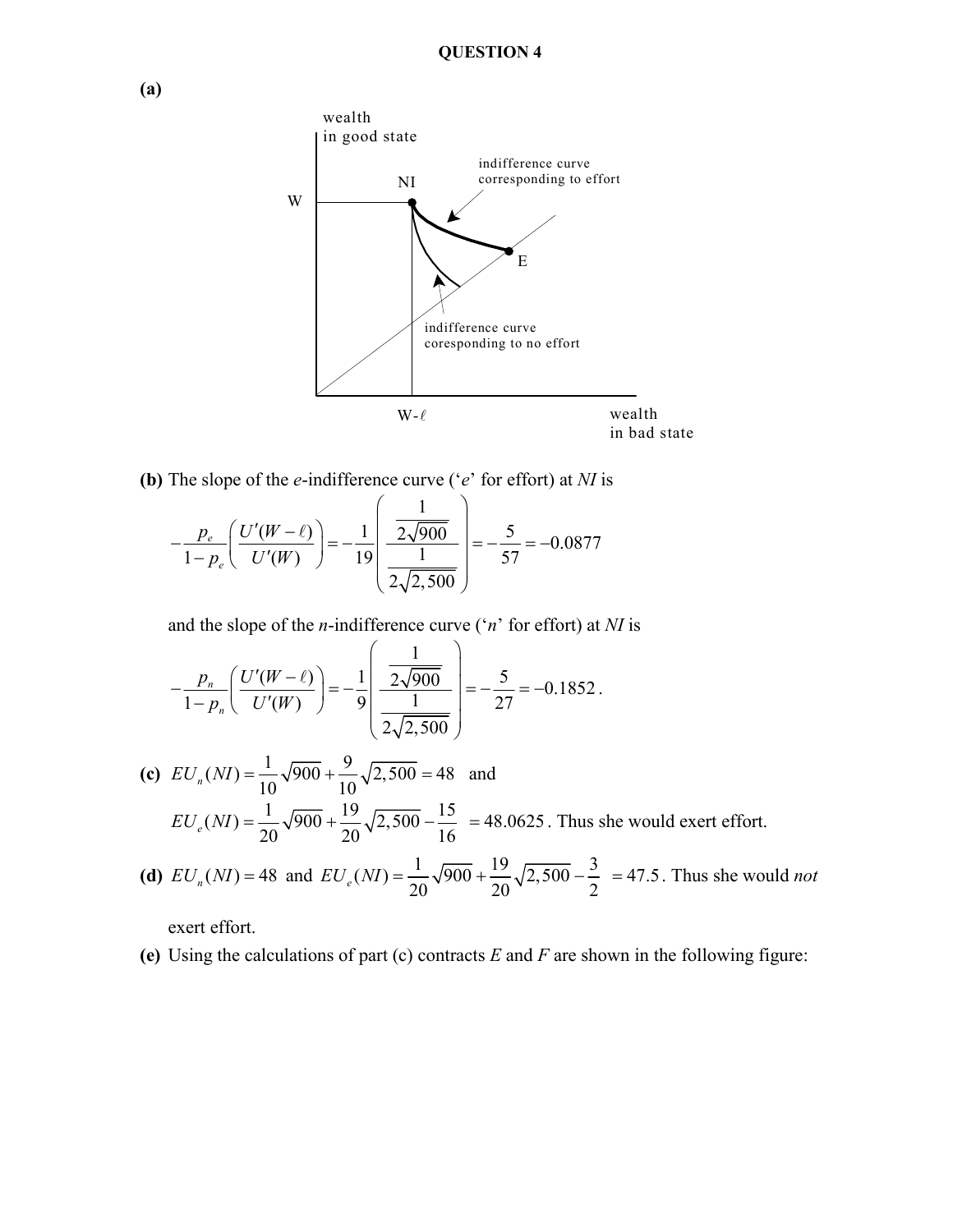

(e.1) The premium of contract *E* is given by the solution to  $\sqrt{2,500 - h} - \frac{15}{16} = 48.0625$ which is  $h = 99$  (and zero deductible).

(e.2) The premium of contract *F* is given by the solution to  $\sqrt{2,500 - h} = 48$  which is  $h = 196$  (and zero deductible).

**(e.3)** The customer will be indifferent between choosing *NI* with effort and contract *E* with effort and thus, given the assumption made, she will choose *E* and the monopolist's profits

will be  $99 - \frac{1}{20} (1,600) = 19$ .

**(e.4)** The customer has the following options: (1) choose *NI* and no effort, with a corresponding utility of 48, (2) choose *NI* and effort, with a corresponding utility of 48.0625, (3) choose contract *F* and no effort, with a corresponding utility of 48 and (4) choose contract *F* and effort, with a corresponding utility of  $48 - \frac{15}{16}$ . Thus she will choose option (2), that is, no insurance and the monopolist's profits will be zero.

**(e.5)** Contract *N* is shown in the figure below:



The deductible is zero and the premium is given by the solution to  $\sqrt{2,500 - h} = 48.0625$ which is  $h = 189.99$ .